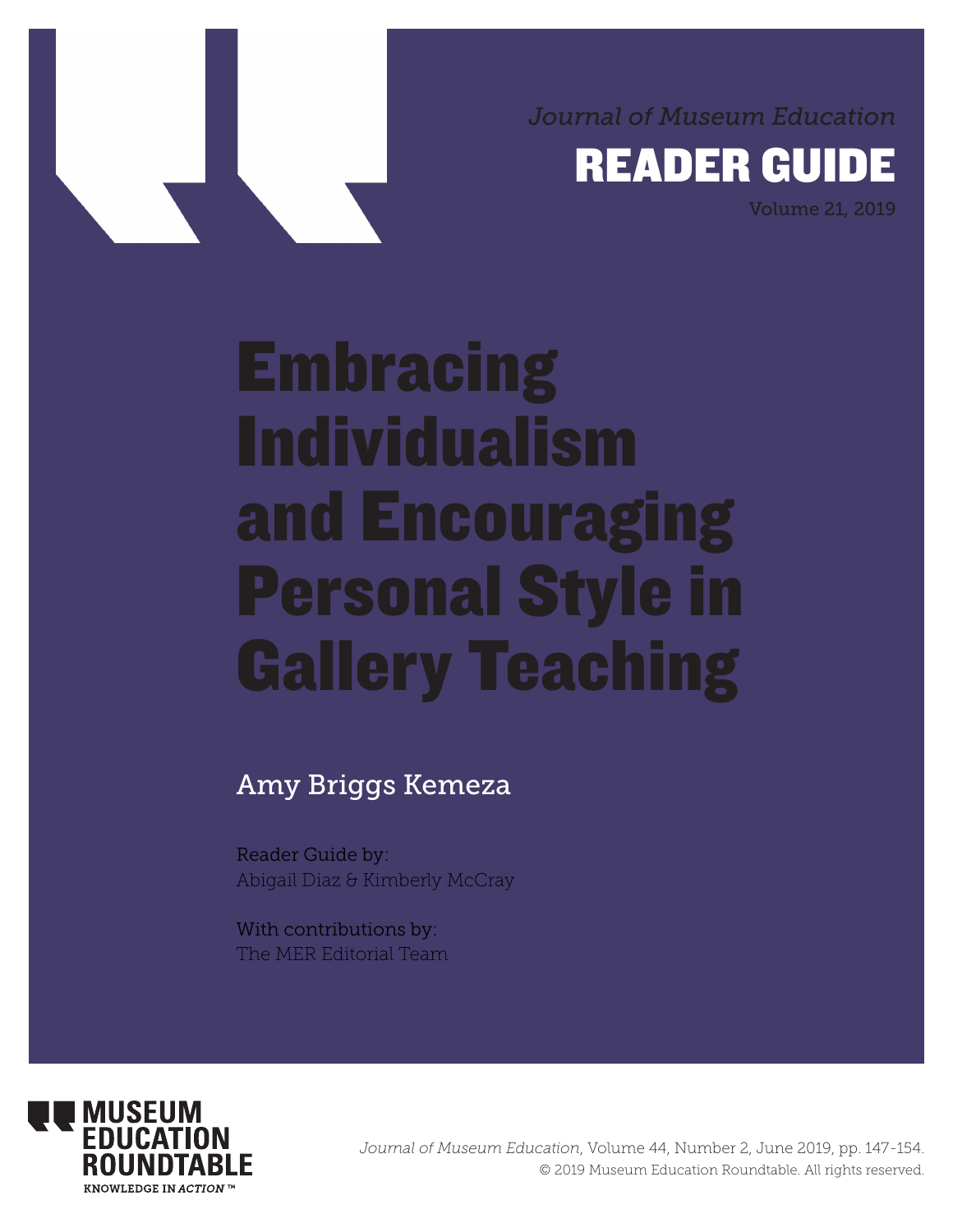

[Access the article online](https://doi.org/10.1080/10598650.2019.1594566) through our publishing partner Taylor & Francis's *Journal of Museum Education* web page.

Museum educators use a variety of pedagogical practices to train and develop the gallery teachers on their team. The literature available on this topic reflects this including the wealth of content on the subject in this issue of the *Journal of Museum Education*. In "Embracing Individualism and Encouraging Personal Style in Gallery Teaching," Amy Briggs Kemeza adds to this literature by specifically exploring the power of individuality in teaching and learning and the role personalization can play in creating "more authentic teaching, more confident gallery educators, and enhanced social learning experiences for all involved." (p. 147).

Inspired by her own experience with "individual teachers and their distinct teaching styles," (p. 147) along with Todd Rose's research on the power of individuality in learning and Universal Design for [Learning](http://www.cast.org/our-work/about-udl.html?utm_source=udlguidelines&utm_medium=web&utm_campaign=none&utm_content=homepage#.XQvXlxZKi70) (UDL), Kemeza shares how she aims to empower her gallery teachers to create authentic, personalized tours. She considers how her training and her teaching make her gallery educators feel as learners. By viewing her team members as individual learners and educators who operate within an environment of shared learning and shared authority (p. 150), she increases social as well as academic learning.

Throughout both her educator trainings and the tours that occur within her institution, Kemeza stresses the importance of UDL; there are multiple means of engagement, representation, action and expression. Trainings combine didactic sections with small group work, are available in multiple modes, contain text, audio, images, videos and links, and are flexibly paced for learners (pp. 149-50).

Kemeza offers readers an example of putting these concepts into practice with her gallery educators with an activity she created called 'What happens during a museum tour?' It illustrates how she applies UDL to her work as the Tour Programs Manager at the Institute of Contemporary Art/Boston.

This Reader Guide invites us to do this activity together and then reflect on concepts like Universal Design for Learning, individualism, and bias, and ultimately, discuss how we all can empower each other and our colleagues to authentically connect with visitors.

## *(continued)*